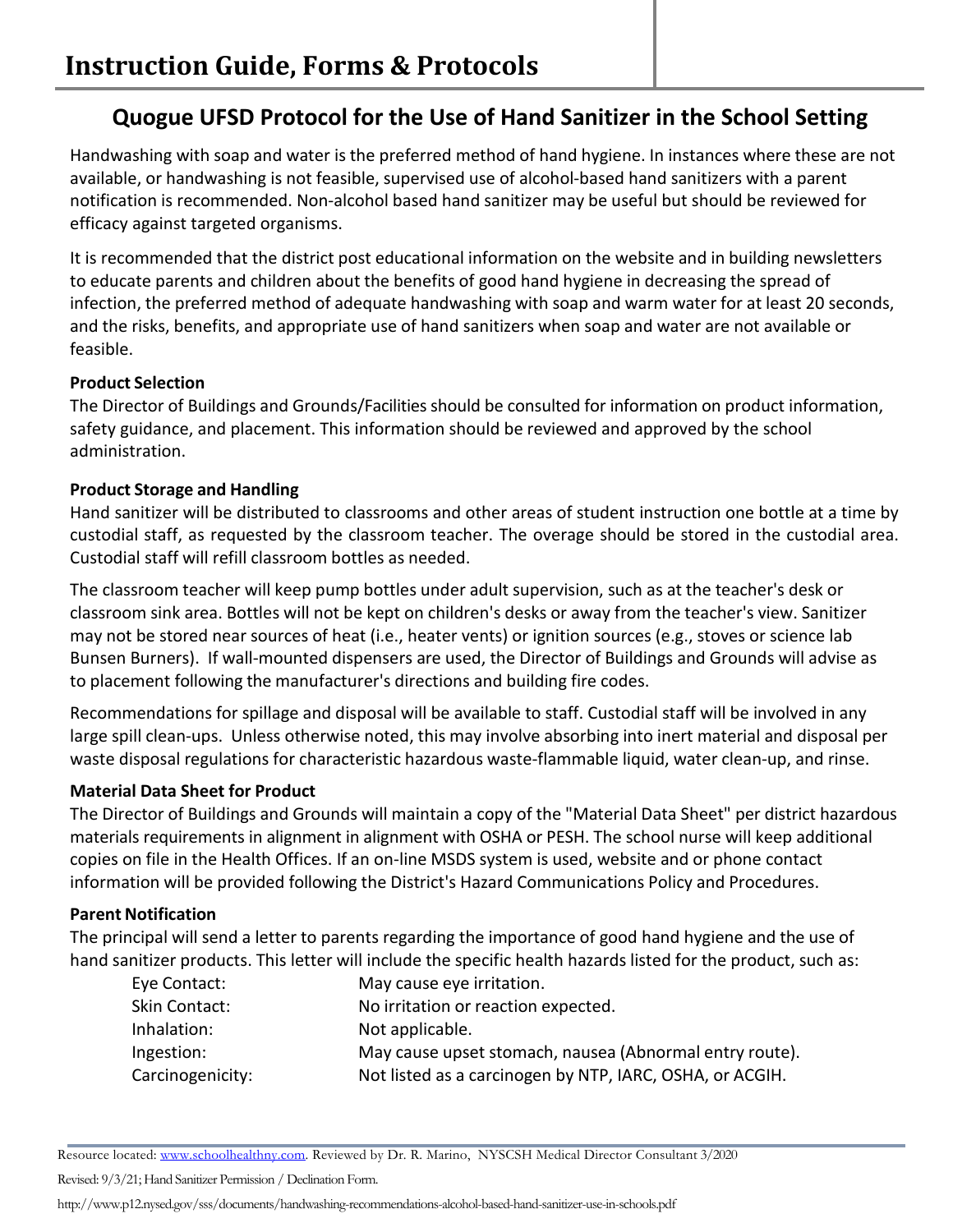# **Quogue UFSD Protocol for the use of Hand Sanitizer in the School Setting**

### **Parent Notification**

Notification will be sent to parents advising them to review the following information with their child:

- A small dime-sized dollop of hand sanitizer is all that is needed.
- Rub over their hands until the gel is dry.
- Refrain from touching their faces, eyes, nose, or mouth while their hands are wet.

If the parent does not wish to allow a child to use hand sanitizer products other than soap and water, the parent will educate their child and notify the school nurse.

The school nurse will maintain a list of students opting out of hand sanitizer use and distribute the names of those students to appropriate classroom teachers. Student's not using hand sanitizer will wash hands with soap and water, if available and feasible, when other students are using hand sanitizer.

### **Product Distribution and Use**

Teachers/Staff may directly dispense sanitizer products onto students' hands. If hands are visibly soiled, the student should wash with soap and water, if available, rather than a hand sanitizer.

Students with open cuts on the hands will wash with soap and water instead of using the hand sanitizer, which may cause stinging/discomfort. The teacher will refer children with any complaints of hand or eye irritation or other apparent sensitivity to the school nurse, who then will monitor students for adverse reactions (swelling, redness, or rash). The school nurse will provide instructions to the student, parent, and teacher to discontinue product use on any indication of adverse reaction.

# **Appropriate Times for Use**

The following is a partial list of appropriate times to use hand sanitizer:

| Immediately after entering the classroom           | After sneezing/coughing in the classroom                     |  |
|----------------------------------------------------|--------------------------------------------------------------|--|
| Before and after using computer keyboards and mice | After blowing the nose/touching inside the nostrils or mouth |  |
| Before or after eating                             | After touching a person who is ill                           |  |
| Before/after touching wounds or cuts               | After touching animals                                       |  |

# **Procedure for Use**

Students will be instructed as follows:

- 1. The teacher or student will pump a "dime" sized amount into the palm (one pump).
- 2. The student will rub hands together in a normal washing motion, covering all surfaces of the hands, especially the fingertips/nails, until they are completely dry.
- 3. The teacher will remind students to keep their hands away from the face (eyes, nose, and mouth)

**NOTE: Alcohol-based hand sanitizer is not effective for eliminating food allergen residue. Handwashing with soap and warm water isrequired for the removal of food allergens.**

# **First Aid Recommendations**

The school nurse will post emergency and first aid procedures in the school Health Office and provide a copy to the staff upon request. The teacher will contact the school nurse for first aid emergencies, including:

| Eye Contact:  | Do not rub eyes. Flush eyes thoroughly with water for 15 minutes. If condition worsens or irritation |
|---------------|------------------------------------------------------------------------------------------------------|
|               | persists, contact physician.                                                                         |
| Skin Contact: | Not applicable.                                                                                      |
| Inhalation:   | Not applicable.                                                                                      |
| Ingestion:    | Do not induce vomiting. Contact a physician or Poison Control Center.                                |

Resource located: www.schoolhealthny.com. Reviewed by Dr. R. Marino, NYSCSH Medical Director Consultant 3/2020

Revised: 9/3/21; Hand Sanitizer Permission / Declination Form.

http://www.p12.nysed.gov/sss/documents/handwashing-recommendations-alcohol-based-hand-sanitizer-use-in-schools.pdf